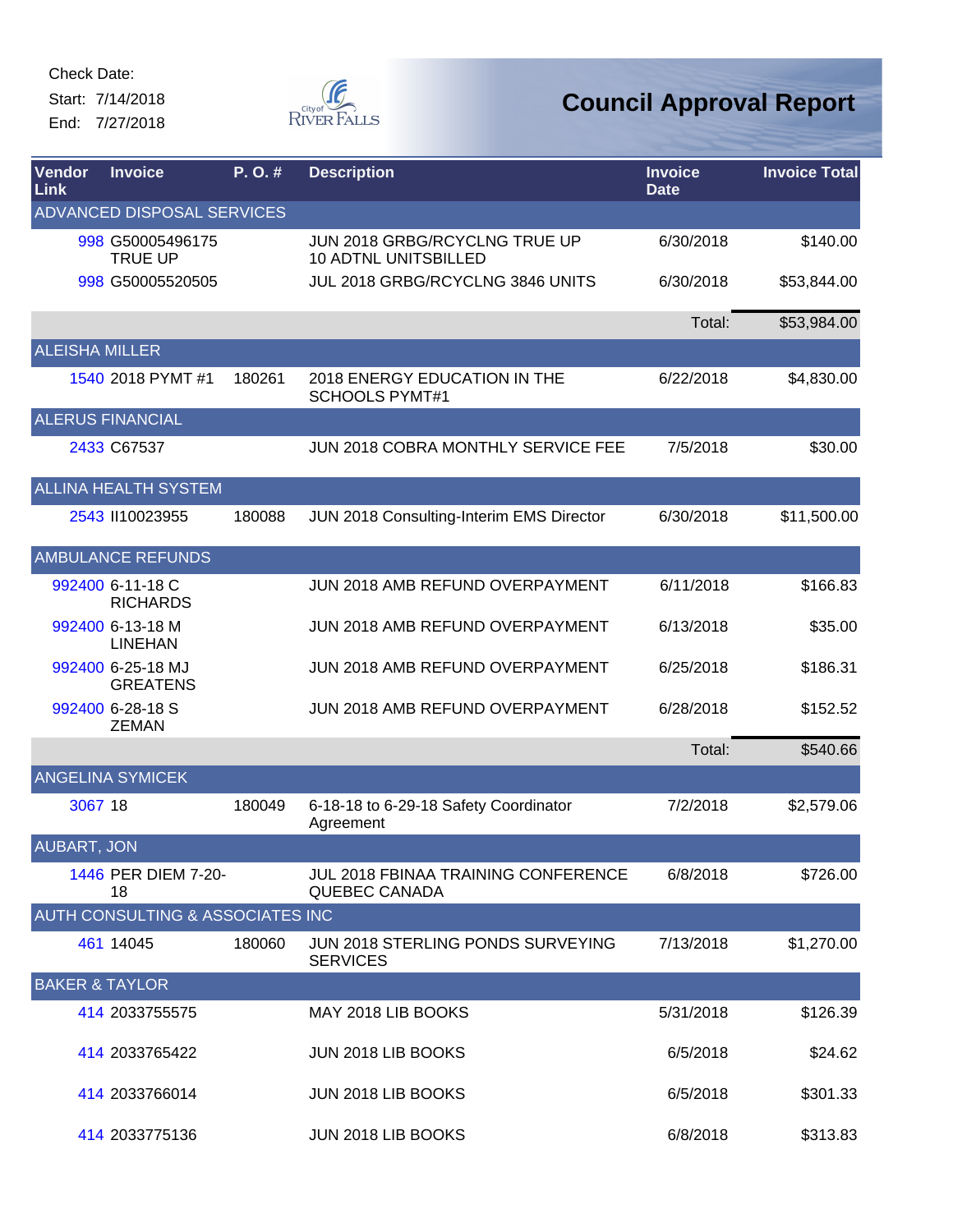Start: 7/14/2018 End: 7/27/2018



| Vendor<br><b>Link</b> | <b>Invoice</b>                        | P.O.#  | <b>Description</b>                                      | <b>Invoice</b><br><b>Date</b> | <b>Invoice Total</b> |
|-----------------------|---------------------------------------|--------|---------------------------------------------------------|-------------------------------|----------------------|
|                       | 414 2033775175                        |        | JUN 2018 LIB BOOKS                                      | 6/8/2018                      | \$161.57             |
|                       | 414 2033775321                        |        | JUN 2018 LIB BOOKS                                      | 6/8/2018                      | \$96.71              |
|                       | 414 2033790853                        |        | JUN 2018 LIB BOOKS                                      | 6/15/2018                     | \$241.52             |
|                       | 414 B92547610                         |        | JUN 2018 LIB VIDEOS                                     | 6/15/2018                     | \$512.21             |
|                       | 414 B92557320                         |        | JUN 2018 LIB VIDEOS                                     | 6/15/2018                     | \$43.12              |
|                       | 414 2033797017                        |        | JUN 2018 LIB BOOKS                                      | 6/19/2018                     | \$292.55             |
|                       | 414 2033808821                        |        | <b>JUN 2018 BOOKS</b>                                   | 6/22/2018                     | \$214.35             |
|                       | 414 B9304550                          |        | JUN 2018 VIDEOS                                         | 6/22/2018                     | \$200.75             |
|                       | 414 2033808518                        |        | <b>JUN 2018 BOOKS</b>                                   | 6/22/2018                     | \$31.35              |
|                       | 414 2033809062                        |        | <b>JUN 2018 BOOKS</b>                                   | 6/25/2018                     | \$45.18              |
|                       | 414 2033809060                        |        | JUN 2018 BOOKS                                          | 6/25/2018                     | \$179.84             |
|                       |                                       |        |                                                         | Total:                        | \$2,785.32           |
|                       | <b>BAKER TILLY VIRCHOW KRAUSE LLP</b> |        |                                                         |                               |                      |
|                       | 46 BT1287168-<br><b>GFY AUDIT</b>     | 180081 | 2017 F.S. Audit progress billing 06/2018                | 7/5/2018                      | \$6,400.00           |
|                       | 46 BT1287168-<br><b>SCVICAUDIT</b>    | 180145 | 2017 Single Audit for St Croix Innovation Center        | 7/5/2018                      | \$1,500.00           |
|                       | 46 BT1287168-TID<br><b>AUDIT</b>      | 180146 | 2017 Final Tax Increment Annual Audit/Report            | 7/5/2018                      | \$5,075.00           |
|                       |                                       |        |                                                         | Total:                        | \$12,975.00          |
|                       | <b>BORDER STATES INDUSTRIES, INC.</b> |        |                                                         |                               |                      |
|                       | 57 915122677                          | 180169 | APR 2018 INVENTORY / STORE ITEMS                        | 4/19/2018                     | \$861.74             |
|                       | 57 915589266                          | 180159 | JUN 2018 Transformers Electric Dept.                    | 6/27/2018                     | \$8,280.00           |
|                       | 57 915637014                          | 180236 | <b>JUL 2018 MINOR MATERIALS</b>                         | 7/5/2018                      | \$262.90             |
|                       |                                       |        |                                                         | Total:                        | \$9,404.64           |
| <b>BRYAN JENSEN</b>   |                                       |        |                                                         |                               |                      |
|                       | 2779 PER DIEM 7-27-<br>18             |        | 7-29-2018 PD INVESTIGATOR TRAINING<br><b>BELOIT, WI</b> | 7/18/2018                     | \$280.50             |
|                       | <b>BUG BUSTERS INC</b>                |        |                                                         |                               |                      |
|                       | 2571 196389                           |        | JUN 2018 LIB PEST CONTROL SERVICES                      | 6/29/2018                     | \$106.00             |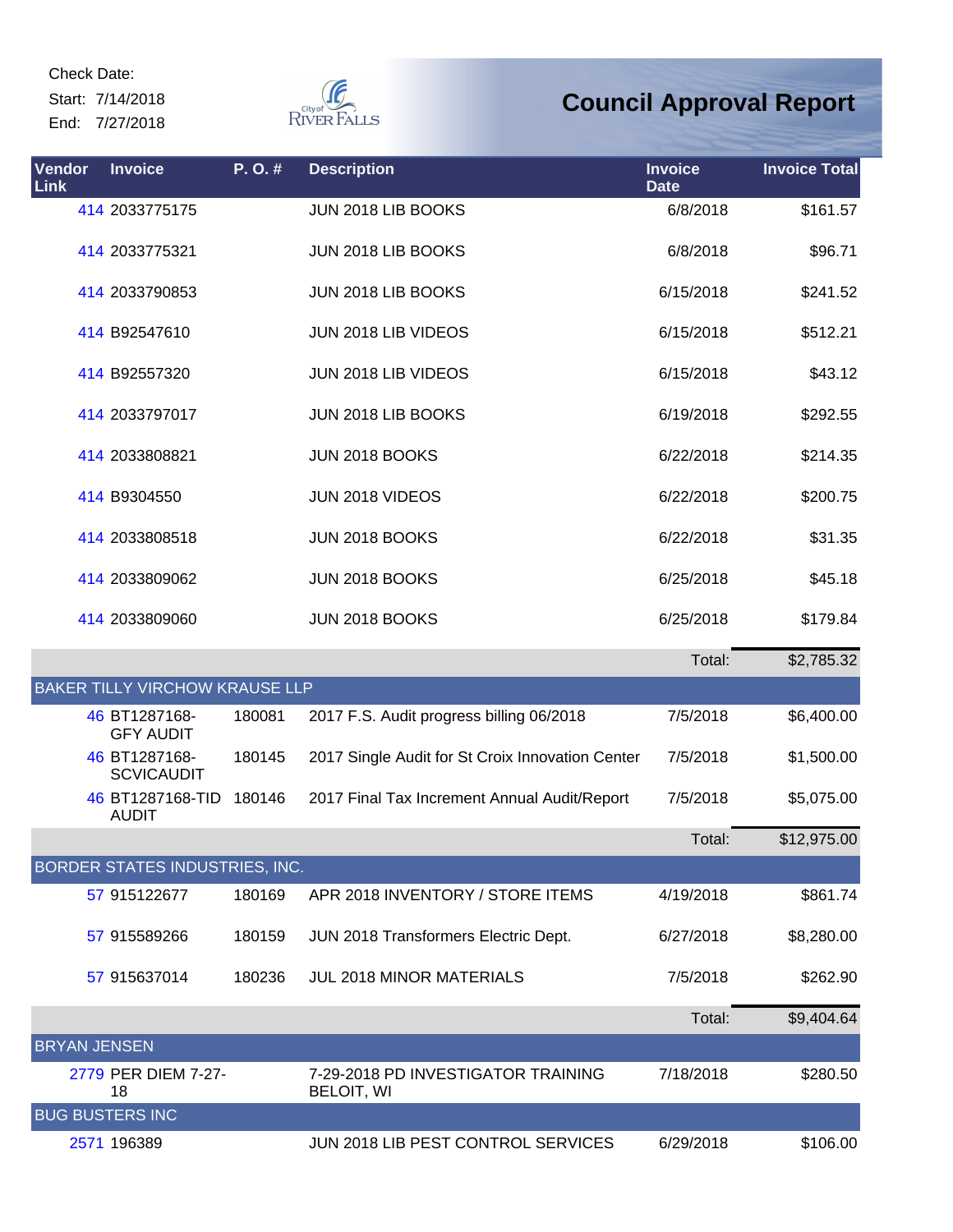Start: 7/14/2018 End: 7/27/2018



| Vendor<br>Link            | <b>Invoice</b>                            | P.O.#  | <b>Description</b>                                           | <b>Invoice</b><br><b>Date</b> | <b>Invoice Total</b> |
|---------------------------|-------------------------------------------|--------|--------------------------------------------------------------|-------------------------------|----------------------|
|                           | 2571 196385                               |        | JUN 2018 PD / FD MOUSE CONTROL<br><b>SERVICES</b>            | 6/29/2018                     | \$96.00              |
|                           | 2571 196461                               |        | JUN 2018 CITY HALL GEN PEST CONTROL<br><b>SERVICES</b>       | 6/29/2018                     | \$99.00              |
|                           |                                           |        |                                                              | Total:                        | \$301.00             |
| <b>C &amp; J BUILDERS</b> |                                           |        |                                                              |                               |                      |
|                           | 2630 2017 IMPACT<br><b>FEE REF</b>        |        | 2017 IMPACT FEE REFUND #27-17 #45-17<br><b>OVERPAYMENTS</b>  | 7/6/2018                      | \$1,530.10           |
|                           | <b>CENGAGE LEARNING</b>                   |        |                                                              |                               |                      |
|                           | 123 63839108                              |        | <b>JUN 2018 BOOKS</b>                                        | 6/6/2018                      | \$121.56             |
|                           | 123 63839792                              |        | <b>JUN 2018 BOOKS</b>                                        | 6/6/2018                      | \$74.22              |
|                           | 123 63870199                              |        | <b>JUN 2018 BOOKS</b>                                        | 6/11/2018                     | \$152.75             |
|                           | 123 63936263                              |        | <b>JUN 2018 BOOKS</b>                                        | 6/20/2018                     | \$44.23              |
|                           |                                           |        |                                                              | Total:                        | \$392.76             |
| <b>CHRIS ANFANG</b>       |                                           |        |                                                              |                               |                      |
|                           | 2961 7-9-18 STREET 180259<br><b>OPNGS</b> |        | <b>JUL 2018 ASPHALT PATCHES FROM DIGS</b>                    | 7/9/2018                      | \$2,732.00           |
|                           | COMPUTER INTEGRATION TECHNOLOGY           |        |                                                              |                               |                      |
|                           | 379 265826                                | 180034 | AUG 2018 Managed Backup of Servers                           | 7/16/2018                     | \$785.00             |
|                           | CORPORATE FLEET SERVICES, INC             |        |                                                              |                               |                      |
|                           | 2786 11977                                | 180006 | JUL 2018 PD Leased Inv Vehicles                              | 6/28/2018                     | \$1,135.14           |
|                           | <b>COUNTY MATERIALS CORP</b>              |        |                                                              |                               |                      |
|                           | 1816 3086861-00                           | 180250 | 6-18-18 EMERGENCY STORM SEWER<br><b>SUPPLIES</b>             | 6/18/2018                     | \$6,867.00           |
|                           | <b>COURT PAYMENTS</b>                     |        |                                                              |                               |                      |
| 991200 62918              |                                           |        | RESTITUTION C LAMBERT<br>CIT#4N80DRXHKN                      | 6/29/2018                     | \$581.23             |
| 991200 71218              |                                           |        | SDC FEE D854728-0/D456413-6 MELISSA<br><b>NEGRON</b>         | 7/12/2018                     | \$40.98              |
|                           |                                           |        |                                                              | Total:                        | \$622.21             |
| <b>CRAIG DUDNICK</b>      |                                           |        |                                                              |                               |                      |
|                           | 3034 3808                                 |        | <b>JUN 2018 ALICE'S ORDINARY PEOPLE</b><br>DOCUMENTARY EVENT | 6/28/2018                     | \$250.00             |
| <b>CRAIG RAPP LLC</b>     |                                           |        |                                                              |                               |                      |
|                           | 675 70218                                 | 180256 | MAY 2018 TRAININING STRATEGIC PLAN                           | 7/5/2018                      | \$4,985.00           |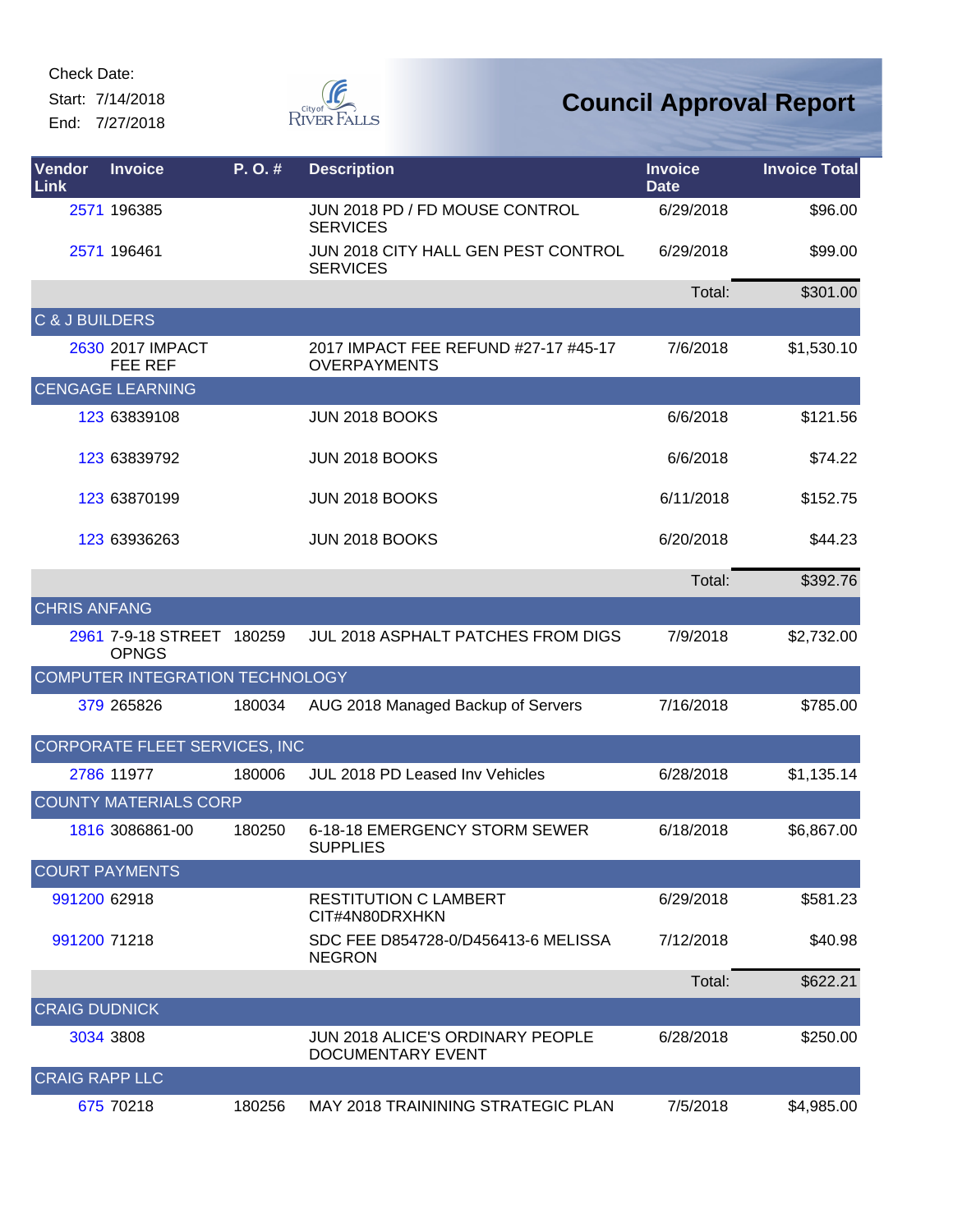Start: 7/14/2018 End: 7/27/2018



| Vendor<br>Link       | <b>Invoice</b>                            | P. O. # | <b>Description</b>                                           | <b>Invoice</b><br><b>Date</b> | <b>Invoice Total</b> |
|----------------------|-------------------------------------------|---------|--------------------------------------------------------------|-------------------------------|----------------------|
|                      | <b>DELTA MANAGEMENT ASSOCIATES INC</b>    |         |                                                              |                               |                      |
|                      | 1943 000000042509                         |         | PPE 7/15/18                                                  | 7/20/2018                     | \$207.91             |
| <b>DENNIS BURICH</b> |                                           |         |                                                              |                               |                      |
|                      | 3484 RFND BND<br><b>DPST 7-5-17</b>       |         | REFUND BOND DEPOSIT 7-5-17 TO 7-27-18<br>+1%interest         | 7/9/2018                      | \$1,515.90           |
|                      | <b>DESIGNER PROPERTIES</b>                |         |                                                              |                               |                      |
|                      | 468 JUL 2018<br><b>SOLAR PYMT</b>         |         | JUL 2018 SOLAR PAYMENT 702 TROY ST<br>9364-00                | 7/16/2018                     | \$129.44             |
|                      | <b>DIGGERS HOTLINE INC</b>                |         |                                                              |                               |                      |
|                      | 93 180627701 PP2 180053                   |         | 2018 DIGGER'S HOTLINE PREPAYMENT #2<br>OF <sub>2</sub>       | 6/6/2018                      | \$3,502.40           |
| <b>EFTPS</b>         |                                           |         |                                                              |                               |                      |
|                      | 7 000000042503                            |         | PPE 7/15/18                                                  | 7/20/2018                     | \$74,095.80          |
|                      | ELECTION SYSTEMS & SOFTWARE, LLC          |         |                                                              |                               |                      |
|                      | 3075 1050682                              |         | JUN 2018 PRIVACY VOTING BOOTH<br><b>W/SCREENS</b>            | 6/25/2018                     | \$577.20             |
|                      | <b>EMERGENCY CARE CONSULTANTS</b>         |         |                                                              |                               |                      |
|                      | 3028 1763                                 | 180074  | JUN 2018 PHYSICIAN RESOLUTION 6162                           | 6/30/2018                     | \$1,500.00           |
|                      | <b>ENERGIS HIGH VOLTAGE RESOURCES INC</b> |         |                                                              |                               |                      |
|                      | 101 29327                                 | 180107  | Mar - Jun 2018 Oll switch Maintainance                       | 6/29/2018                     | \$3,260.78           |
|                      | <b>ENTERPRISE FM TRUST</b>                |         |                                                              |                               |                      |
|                      | 456 FBN3508347                            | 180038  | JUL 2018 MOTOR POOL LEASES/MAINTE &<br><b>BLDG INSPECTOR</b> | 7/4/2018                      | \$1,329.55           |
|                      | EO JOHNSON CO. INC                        |         |                                                              |                               |                      |
|                      | 98 22855356                               |         | JUL 2018 SAMSUNG MULTIXPRESS COPIER                          | 6/18/2018                     | \$109.52             |
|                      | 98 22907655                               |         | JUL 2018 RICOH MP C4504 COPIER                               | 6/26/2018                     | \$125.74             |
|                      | 98 22955799                               |         | <b>JUL 2018 LIB RICOH STANDARD PAYMENT</b>                   | 7/4/2018                      | \$151.50             |
|                      |                                           |         |                                                              | Total:                        | \$386.76             |
|                      | <b>EVERBRIDGE, INC</b>                    |         |                                                              |                               |                      |
|                      | 3483 M38278                               |         | JUN 2018 SMART WEATHER ALERTING /<br><b>SET UP FEE</b>       | 6/25/2018                     | \$989.16             |
|                      | <b>EXPRESS PERSONNEL SERVICES</b>         |         |                                                              |                               |                      |
|                      | 109 20678783                              | 180170  | Seasonal Staff-Public Works 128hrs wk end<br>6/03/18         | 6/5/2018                      | \$2,358.40           |
|                      | 109 20678784                              | 180170  | Seasonal Staff-Public Works 129.5hrs wk end<br>6/5/18        | 6/5/2018                      | \$2,457.91           |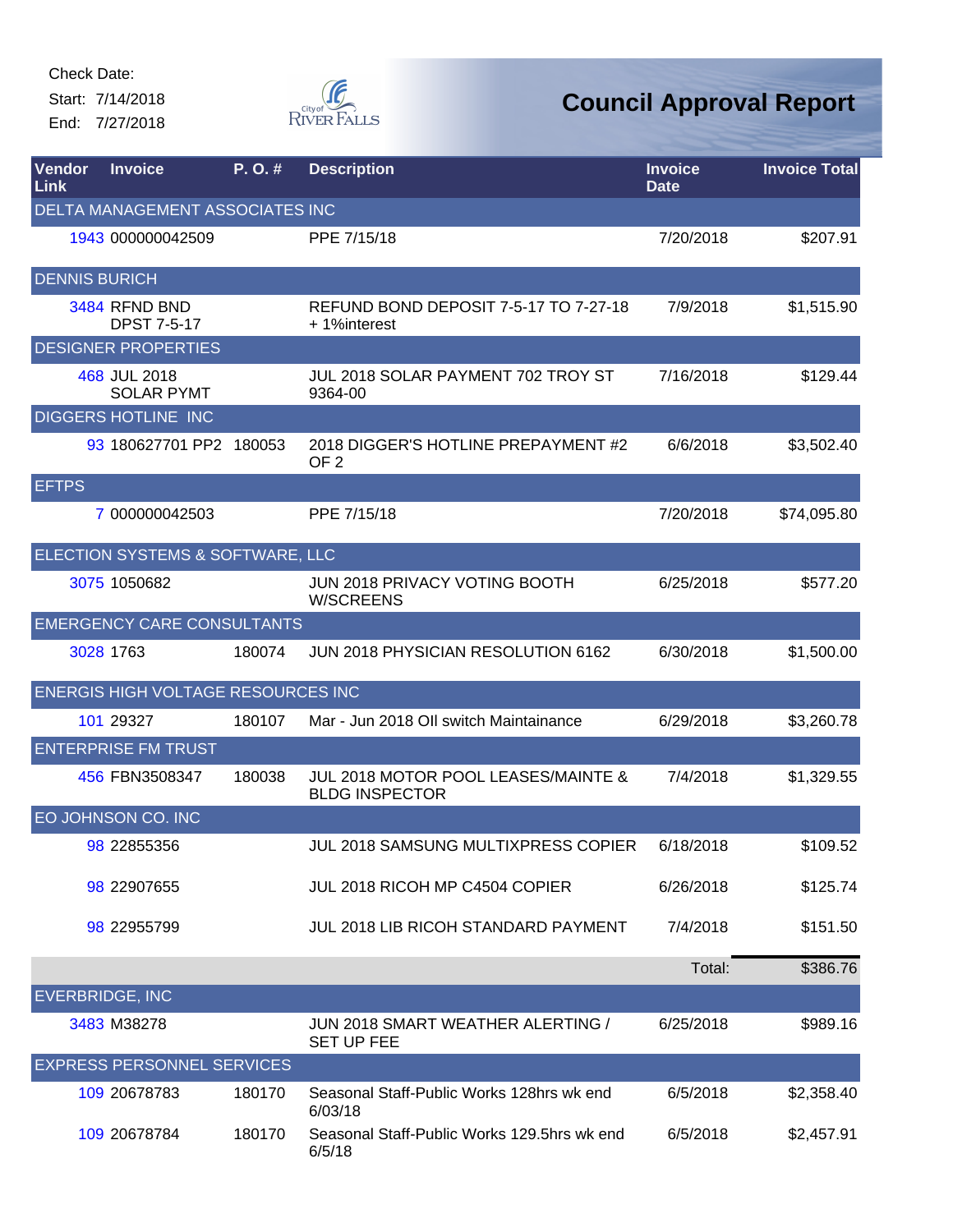Start: 7/14/2018

End: 7/27/2018



### **Council Approval Report**

| Vendor<br>Link | <b>Invoice</b>                       | P. O. # | <b>Description</b>                                     | <b>Invoice</b><br><b>Date</b> | <b>Invoice Total</b> |
|----------------|--------------------------------------|---------|--------------------------------------------------------|-------------------------------|----------------------|
|                | 109 20678785                         | 180170  | Seasonal Staff-Public Works 16hrs wk end<br>6/5/18     | 6/5/2018                      | \$490.56             |
|                | 109 20678786                         | 180190  | Water/Waste Water 32hrs TRIXMANN TEMPwk<br>end 6/03/18 | 6/5/2018                      | \$607.04             |
|                | 109 20712642                         | 180170  | Seasonal Staff-Public Works 152hrs wk end<br>6/10/18   | 6/12/2018                     | \$2,802.08           |
|                | 109 20712643                         | 180170  | Seasonal Staff-Public Works 161hrs wk end<br>6/10/18   | 6/12/2018                     | \$3,065.28           |
|                | 109 20746041                         | 180170  | Seasonal Staff-Public Works 152hrs wk end<br>6/17/18   | 6/19/2018                     | \$2,802.08           |
|                | 109 20746042                         | 180170  | Seasonal Staff-Public Works 120hrs wk end<br>6/17/18   | 6/19/2018                     | \$2,277.60           |
|                | 109 20778806                         | 180170  | Seasonal Staff-Public Works 160hrs wk end<br>6/24/18   | 6/26/2018                     | \$3,034.62           |
|                | 109 20778807                         | 180170  | Seasonal Staff-Public Works 120hrs wk end<br>6/24/18   | 6/26/2018                     | \$2,277.60           |
|                | 109 20778808                         | 180190  | Water/WasteWater 37hrs TRIXMANN TMP wk<br>end 6/24/18  | 6/26/2018                     | \$701.89             |
|                | 109 20778805                         | 180241  | 2018 TEMP PD EMPLOYEE WEEK END<br>6/24/18 40hrs        | 6/26/2018                     | \$876.00             |
|                | 109 20824092                         | 180190  | Water/WasteWater 32.75hrsTRIXMANN TMPwk<br>end 7/01/18 | 7/3/2018                      | \$621.27             |
|                | 109 20824091                         | 180170  | Seasonal Staff-Public Works 144hrs wk end<br>7/1/18    | 7/3/2018                      | \$2,733.12           |
|                | 109 20824090                         | 180170  | Seasonal Staff-Public Works 160hrs wk end<br>7/1/18    | 7/3/2018                      | \$2,948.00           |
|                | 109 20824089                         | 180241  | TEMP PD EMPLOYEE WK END 7-1-18 40hrs                   | 7/3/2018                      | \$876.00             |
|                | 109 20848784                         | 180170  | Seasonal Staff-Public Works 104hrs wk end<br>7/08/18   | 7/10/2018                     | \$1,908.80           |
|                | 109 20848785                         | 180170  | Seasonal Staff-Public Works 88hrs wk end<br>7/08/18    | 7/10/2018                     | \$1,670.24           |
|                | 109 20848786                         | 180190  | Water/WasteWater 32hrs TRIXMANN TMP<br>wk end 7/08/18  | 7/10/2018                     | \$607.04             |
|                | 109 20848783                         | 180241  | TEMP PD EMPLOYEE WK END 7/08/18 32hrs                  | 7/10/2018                     | \$700.80             |
|                |                                      |         |                                                        | Total:                        | \$35,816.33          |
|                | FBG SERVICE CORPORATION              |         |                                                        |                               |                      |
|                | 364 826629                           | 180043  | JUN 2018 MONTHLY FACILITIES CLEANING                   | 6/30/2018                     | \$4,866.00           |
|                | FIRST NATIONAL BANK - RF SECTION 125 |         |                                                        |                               |                      |
|                | 6 000000042502                       |         | PPE 07/15/18                                           | 7/20/2018                     | \$3,587.40           |
|                | FP MAILING SOLUTIONS                 |         |                                                        |                               |                      |

[849](http://rfcapp.rfcity.org/Central/AppHost.aspx?App=vndcentral&VendorID=849) 480809100 JUN 2018 POSTBASE INKJET CARTRIDGE 6/13/2018 \$127.81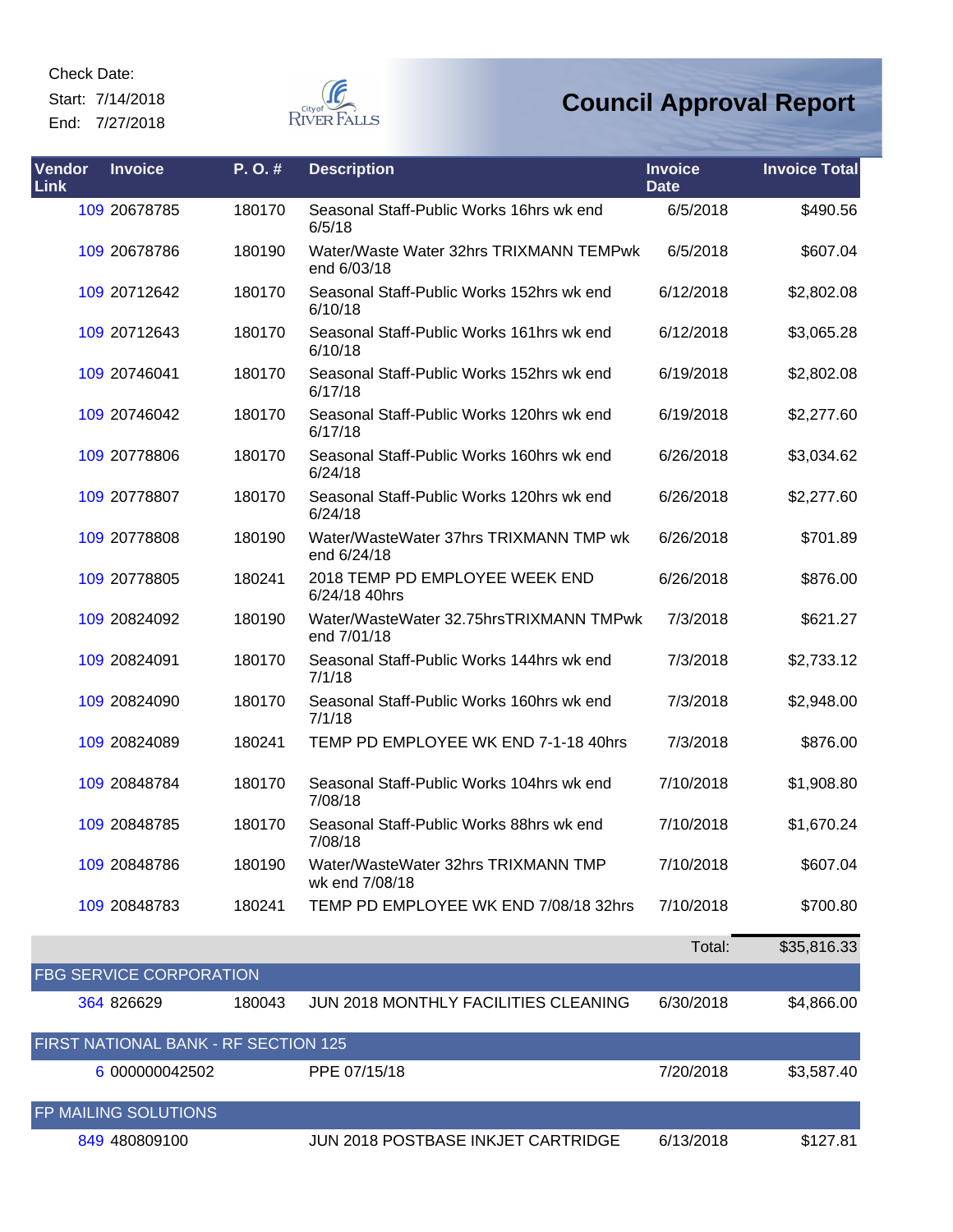Start: 7/14/2018 End: 7/27/2018



| Vendor<br>Link        | <b>Invoice</b>                                | P.O.#  | <b>Description</b>                                  | <b>Invoice</b><br><b>Date</b> | <b>Invoice Total</b> |
|-----------------------|-----------------------------------------------|--------|-----------------------------------------------------|-------------------------------|----------------------|
|                       | <b>FREDRICH, ELLEN</b>                        |        |                                                     |                               |                      |
|                       | 1952 SPRNG 2018<br><b>WITC RMBR</b>           |        | SPRING 2018 WITC TUITION<br><b>REIMBURSEMENT</b>    | 6/20/2018                     | \$460.35             |
| <b>FREEMAN, JAMES</b> |                                               |        |                                                     |                               |                      |
|                       | 389 JUL 2018<br><b>SOLAR PYMT</b>             |        | JUL 2018 SOLAR PAYMENT 126 1/2 S MAIN<br>ST 9363-00 | 7/16/2018                     | \$136.64             |
|                       | <b>GOVERNMENT FINANCE OFFICER ASSOCIATION</b> |        |                                                     |                               |                      |
|                       | 708 2018-0114002                              |        | Slanger Membership Renewal 09/2018 -<br>08/2019     | 6/25/2018                     | \$190.00             |
| <b>GRACE PAULSON</b>  |                                               |        |                                                     |                               |                      |
|                       | 937 JUL 2018<br><b>SOLAR PYMT</b>             |        | JUL 2018 SOLAR PAYMENT 1036 CTY RD M<br>5856-00     | 7/16/2018                     | \$91.54              |
|                       | HANTEN BROADCASTING COMPANY INC               |        |                                                     |                               |                      |
|                       | 306 JUN 2018 STMT                             |        | JUN 2018 SPORTSCASTERS CLUB                         | 6/30/2018                     | \$60.00              |
| <b>HARRIS, LUKE</b>   |                                               |        |                                                     |                               |                      |
|                       | 1900 2018 SAFETY<br><b>FOOTWEAR</b>           |        | 2018 SAFETY FOOTWEAR<br><b>REIMBURSEMENT</b>        | 6/29/2018                     | \$150.00             |
|                       | <b>HOISINGTON KOEGLER GROUP INC</b>           |        |                                                     |                               |                      |
|                       | 1261 018-019-3                                | 180191 | JUN 2018 Phase 2 Kinni Corridor Pymt 1 of 2         | 7/8/2018                      | \$2,170.00           |
|                       | <b>HUDSON AREA JOINT LIBRARY</b>              |        |                                                     |                               |                      |
|                       | 1361 061918                                   |        | LOST-CREATIVE KNITTING MAGAZINE                     | 6/19/2018                     | \$10.00              |
|                       | 1361 0619182                                  |        | LOST WOLF OF WALLSTREET DVD                         | 6/19/2018                     | \$33.00              |
|                       |                                               |        |                                                     | Total:                        | \$43.00              |
|                       | HUEBSCH LAUNDRY COMPANY                       |        |                                                     |                               |                      |
|                       | 146 4088894                                   |        | 06-06-18 PW BLDG BRUSHMATS / LINENS                 | 6/6/2018                      | \$35.40              |
|                       | 146 4092644                                   |        | 06-13-18 LIB BRUSHMATS                              | 6/13/2018                     | \$70.12              |
|                       | 146 4095847                                   | 180048 | 06/20/2018 HUEBSCH PW UNIFORMS                      | 6/20/2018                     | \$137.57             |
|                       | 146 4096472                                   |        | 06-20-18 PD BRUSHMATS                               | 6/20/2018                     | \$55.59              |
|                       | 146 4099448                                   | 180048 | 2018 HUEBSCH PW UNIFORM HIVIS Shirts                | 6/27/2018                     | \$163.00             |
|                       | <b>146 4099634</b>                            | 180046 | 6-27-18 HUEBSCH WATER UNIFORMS                      | 6/27/2018                     | \$39.32              |
|                       | 146 4099635                                   | 180048 | 6-27-18 HUEBSCH PW UNIFORMS                         | 6/27/2018                     | \$137.57             |
|                       | 146 4099469                                   |        | 6-27-18 POLO ORDER                                  | 6/27/2018                     | \$16.98              |
|                       | 146 4104027                                   | 180047 | 7-4-18 HUEBSCH WWTP UNIFORMS                        | 7/4/2018                      | \$42.00              |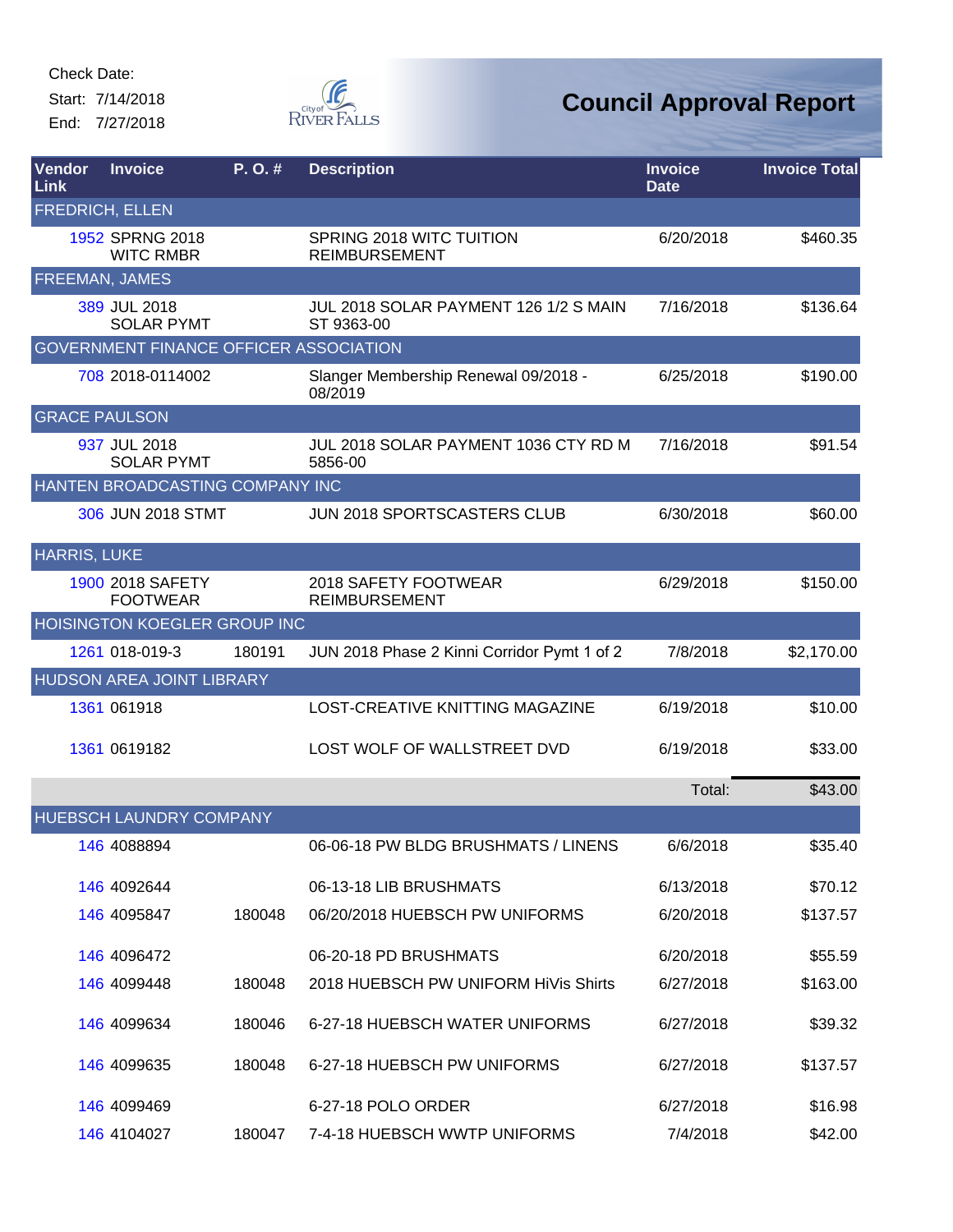Start: 7/14/2018 End: 7/27/2018



| Vendor<br><b>Link</b> | <b>Invoice</b>                                 | P.O.#  | <b>Description</b>                                                 | <b>Invoice</b><br><b>Date</b> | <b>Invoice Total</b> |
|-----------------------|------------------------------------------------|--------|--------------------------------------------------------------------|-------------------------------|----------------------|
|                       | 146 4104024                                    | 180041 | 7-4-18 HUEBSCH ELECTRIC UNIFORMS                                   | 7/4/2018                      | \$346.95             |
|                       | 146 4104025                                    | 180046 | 7-4-18 HUEBSCH WATER UNIFORMS                                      | 7/4/2018                      | \$39.32              |
|                       | 146 4107760                                    | 180041 | 7-11-18 HUEBSCH ELECTRIC UNIFORMS                                  | 7/11/2018                     | \$242.45             |
|                       | 146 4107761                                    | 180046 | 7-11-18 HUEBSCH WATER UNIFORMS                                     | 7/11/2018                     | \$39.32              |
|                       | 146 4107763                                    | 180047 | 7-11-18 HUEBSCH WWTP UNIFORMS                                      | 7/11/2018                     | \$42.00              |
|                       |                                                |        |                                                                    | Total:                        | \$1,407.59           |
|                       | HUMAN RESOURCES ONE TIME PAYS                  |        |                                                                    |                               |                      |
|                       | 991500 J STROUD<br><b>TRVL EXPNS</b>           |        | <b>MAY-JUN 2018 INTERVIEW TRAVEL</b><br><b>EXPENSES REIMBURSED</b> | 6/25/2018                     | \$729.38             |
|                       | INDIANHEAD FEDERATED LIBRARY SYSTEM            |        |                                                                    |                               |                      |
|                       | 655 218377                                     |        | <b>JUN 2018 LIBRARY SUPPLIES</b>                                   | 6/18/2018                     | \$691.79             |
|                       | INDUSTRIAL HEALTH SERVICES NETWORK INC         |        |                                                                    |                               |                      |
|                       | 948 115072                                     |        | MAY 2018 OCC HEALTH SERVICES<br>PARKS/FACILITIES MGMT              | 5/31/2018                     | \$160.80             |
| <b>INFOSEND INC</b>   |                                                |        |                                                                    |                               |                      |
|                       | 150 139014                                     | 180071 | <b>JUN 2018 RFMU MONTHLY STATEMENT</b><br><b>SERVICES</b>          | 6/29/2018                     | \$3,141.20           |
|                       | 150 139267                                     | 180171 | <b>JUN 2018 RFMU MONTHLY BILLING</b><br><b>INSERTS</b>             | 7/5/2018                      | \$1,213.59           |
|                       |                                                |        |                                                                    | Total:                        | \$4,354.79           |
| <b>INGLI AUTO INC</b> |                                                |        |                                                                    |                               |                      |
|                       | 354 53345                                      | 180255 | <b>JUL 2018 TILT BED TRAILER</b><br>VIN#4LSST2725JF043650          | 7/3/2018                      | \$1,000.00           |
|                       | 354 53612 7-10-18                              |        | <b>JUL 2018 SNOW REMOVAL</b>                                       | 7/10/2018                     | \$773.42             |
|                       |                                                |        |                                                                    | Total:                        | \$1,773.42           |
|                       |                                                |        | INTERNATIONAL CITY MGMT ASSOC RETIREMENT CORP                      |                               |                      |
|                       | 1 000000042497                                 |        | PPE 7/15/18                                                        | 7/20/2018                     | \$19,598.22          |
|                       | 1 000000042498                                 |        | PPE 7/15/18                                                        | 7/20/2018                     | \$719.06             |
|                       |                                                |        |                                                                    | Total:                        | \$20,317.28          |
|                       | <b>JANE MEJIA MANNETTER</b>                    |        |                                                                    |                               |                      |
|                       | 2009 7-16-18<br><b>HENNAWRKSH</b><br><b>PS</b> |        | PARK N REC SPRING / SUMMER HENNA<br><b>WORKSHOPS</b>               | 7/16/2018                     | \$255.00             |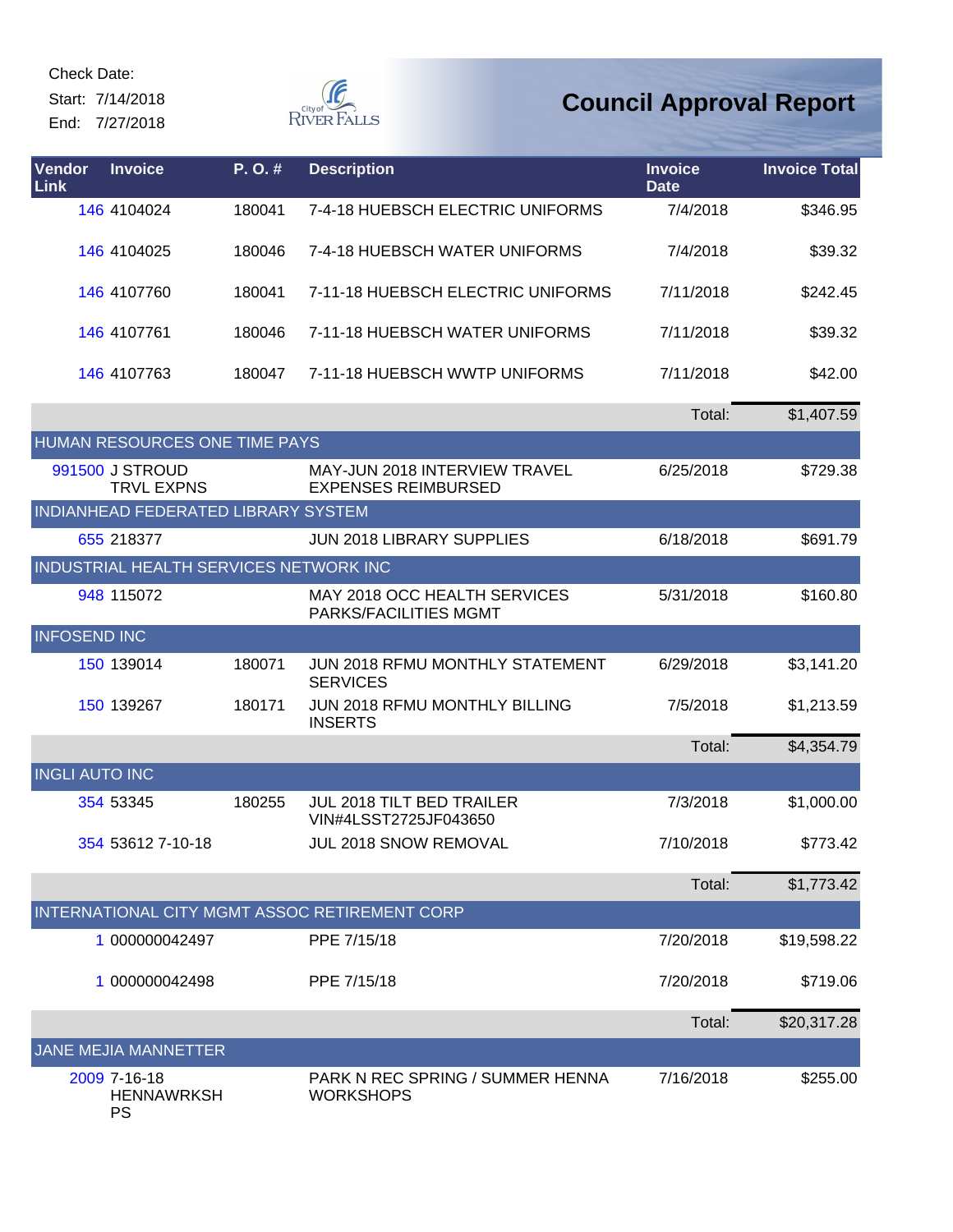Start: 7/14/2018 End: 7/27/2018



| Vendor<br>Link | <b>Invoice</b>                        | P. O.# | <b>Description</b>                                          | <b>Invoice</b><br><b>Date</b> | <b>Invoice Total</b> |
|----------------|---------------------------------------|--------|-------------------------------------------------------------|-------------------------------|----------------------|
|                | JFTCO, INC (FABICK)                   |        |                                                             |                               |                      |
|                | 2276 485011                           | 180257 | JUN 2018 EQUIPMENT RENTAL                                   | 7/6/2018                      | \$4,426.50           |
| <b>JOBSHQ</b>  |                                       |        |                                                             |                               |                      |
|                | 162 1999427                           |        | JUN 2018 PARAMEDIC JOB<br><b>ADVERTISEMENT</b>              | 6/30/2018                     | \$57.50              |
|                | JORDAN TRANSFORMER LLC                |        |                                                             |                               |                      |
|                | 1955 14529                            | 170411 | Pwr Plnt Transformer re-manufature inspect 6-<br>$22 - 18$  | 6/22/2018                     | \$17,822.00          |
|                | 1955 14533                            | 180132 | JUN 2018 PWR PLNT OLD TRNSFRMR<br><b>FLUSH/REMOVE OIL</b>   | 6/30/2018                     | \$10,507.00          |
|                |                                       |        |                                                             | Total:                        | \$28,329.00          |
|                | <b>JUSTIN R ATHORP</b>                |        |                                                             |                               |                      |
|                | 3487 6-18-18 DRILL<br><b>FOOD</b>     |        | DRILL NITE FOOD PAID W/PERSONAL(CITY<br><b>CC DECLINED)</b> | 6/18/2018                     | \$112.91             |
| KNOWBE4,LLC    |                                       |        |                                                             |                               |                      |
|                | 1813 35119                            | 180213 | Security Awareness Training Gold Subscription               | 6/2/2018                      | \$1,579.50           |
|                | <b>KRAUSE POWER ENGINEERING LLC</b>   |        |                                                             |                               |                      |
|                | 171 6-16-18<br><b>INVOICE PPDS</b>    | 180251 | JAN-JUN 2018 POWER PLANT DESIGN<br>SRVCS(150223)            | 6/16/2018                     | \$56,709.36          |
|                | 171 RFL1802.1<br><b>SCADA SPRT</b>    | 180164 | APR-JUN 2018 SCADA SUPPORT SERVICES                         | 6/16/2018                     | \$4,235.07           |
|                | 171 RFL-MS-01.1<br><b>MSCSRVCS</b>    |        | MAY-JUN 2018 MISC SERVICES UW<br><b>DISCUSSIONS</b>         | 6/16/2018                     | \$192.50             |
|                |                                       |        |                                                             | Total:                        | \$61,136.93          |
|                | LEAGUE OF MINNESOTA CITIES            |        |                                                             |                               |                      |
|                | 660 274088                            |        | JUN 2018 PART TIME EMT ADVERTISEMENT                        | 6/28/2018                     | \$80.50              |
|                | <b>LIBRARY REFUNDS &amp; PAYMENTS</b> |        |                                                             |                               |                      |
|                | 995500 7-17-18 DON<br><b>LANGDOK</b>  |        | JUN 2018 BOOK PURCHASED 'SUNRISE<br>SOURDOUGH SUNSET        | 7/17/2018                     | \$19.95              |
|                | <b>LOFFLER COMPANIES INC</b>          |        |                                                             |                               |                      |
|                | 182 22852844                          |        | 2018 AMB KONICA STANDRD PYMT / LATE<br><b>FEE</b>           | 6/18/2018                     | \$149.00             |
|                | 182 360823298                         |        | JUL 2018 PW BASE PYMT / USAGE 5-21-18-6<br>$-21-18$         | 6/26/2018                     | \$211.65             |
|                | 182 2856480                           |        | AMB 6-11-18-7-10-18 OVERAGE CHARGE                          | 7/9/2018                      | \$6.86               |
|                |                                       |        |                                                             | Total:                        | \$367.51             |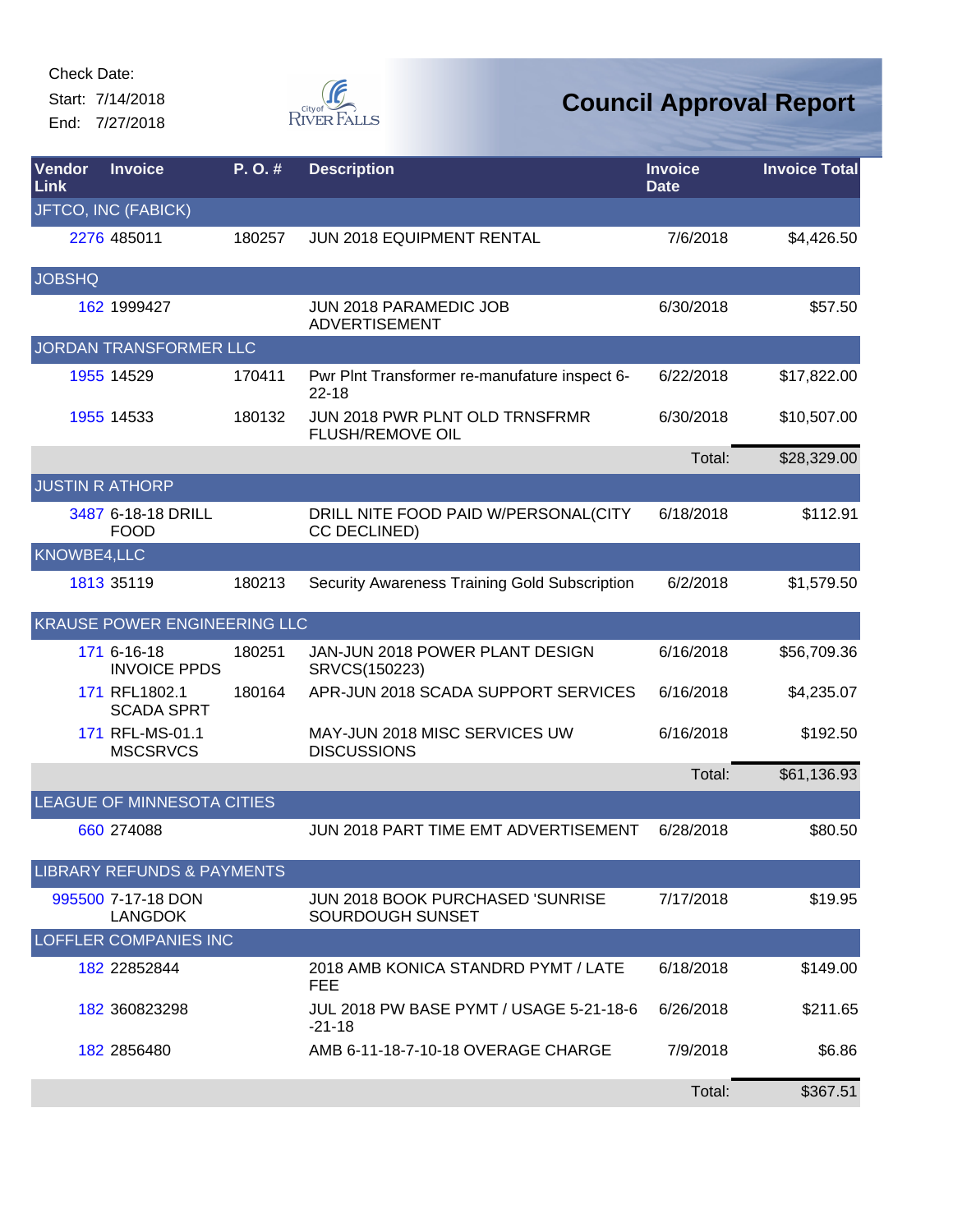Start: 7/14/2018 End: 7/27/2018



| Vendor<br>Link      | <b>Invoice</b>                           | P.O.#  | <b>Description</b>                                     | <b>Invoice</b><br><b>Date</b> | <b>Invoice Total</b> |
|---------------------|------------------------------------------|--------|--------------------------------------------------------|-------------------------------|----------------------|
|                     | <b>MAILROOM FINANCE CO</b>               |        |                                                        |                               |                      |
|                     | 845 JUN 2018<br><b>POSTAGE</b>           | 180063 | <b>JUN 2018 POSTAGE MACHINE FUNDS</b>                  | 6/17/2018                     | \$1,000.00           |
|                     | MELSTROM INSPECTIONS, LLC                |        |                                                        |                               |                      |
|                     | 3394 RF-06312018                         | 180192 | 6-8-18 to 6-15-18 BLDNG INSPECTION<br><b>SERVICES</b>  | 6/21/2018                     | \$1,170.00           |
|                     | MICHAEL G JOHNSON                        |        |                                                        |                               |                      |
|                     | 3459 1660                                |        | JUN 2018 REY KEY POOL LOCKS/KEYS                       | 6/30/2018                     | \$105.00             |
|                     |                                          |        | MIDAMERICA ADMINISTRATIVE & RETIREMENT SOLUTIONS       |                               |                      |
|                     | 500 MAR000000807<br>2 FEES               |        | HRA PROCESSING FEES Q1-2018 for 104<br><b>ITEMS</b>    | 6/27/2018                     | \$520.00             |
|                     | 500 000000042506                         |        | PPE 7/15/18                                            | 7/20/2018                     | \$246.58             |
|                     |                                          |        |                                                        | Total:                        | \$766.58             |
| <b>MIDWEST TAPE</b> |                                          |        |                                                        |                               |                      |
|                     | 409 96161586                             |        | JUN 2018 AUDIO                                         | 6/5/2018                      | \$162.96             |
|                     | 409 96176140                             |        | JUN 2018 AUDIO                                         | 6/9/2018                      | \$84.98              |
|                     | 409 961 98279                            |        | JUN 2018 AUDIO                                         | 6/18/2018                     | \$79.98              |
|                     | 409 96217706                             |        | JUN 2018 AUDIO                                         | 6/25/2018                     | \$64.98              |
|                     |                                          |        |                                                        | Total:                        | \$392.90             |
|                     | MINNESOTA CHILD SUPPORT PAYMENT CENTER   |        |                                                        |                               |                      |
|                     | 1618 000000042508                        |        | PPE 7/15/18                                            | 7/20/2018                     | \$24.45              |
|                     | MN CHAPTER AMERICAN PLANNING ASSOCIATION |        |                                                        |                               |                      |
|                     | 3488 JP180419                            |        | APR 2018 ECON DEV DIRECTOR WEB<br><b>ADVERTISEMENT</b> | 4/19/2018                     | \$25.00              |
|                     | MSA PROFESSIONAL SERVICES, INC.          |        |                                                        |                               |                      |
|                     | 1284 R07949015.0                         | 180253 | JUN 2018 MANN VALLEY PLANNING<br><b>SERVICES</b>       | 6/22/2018                     | \$8,220.00           |
|                     | NORTHERN LAKE SERVICE INC                |        |                                                        |                               |                      |
|                     | 200 336627                               |        | JUN 2018 WATER QUALITY TESTING                         | 6/29/2018                     | \$269.00             |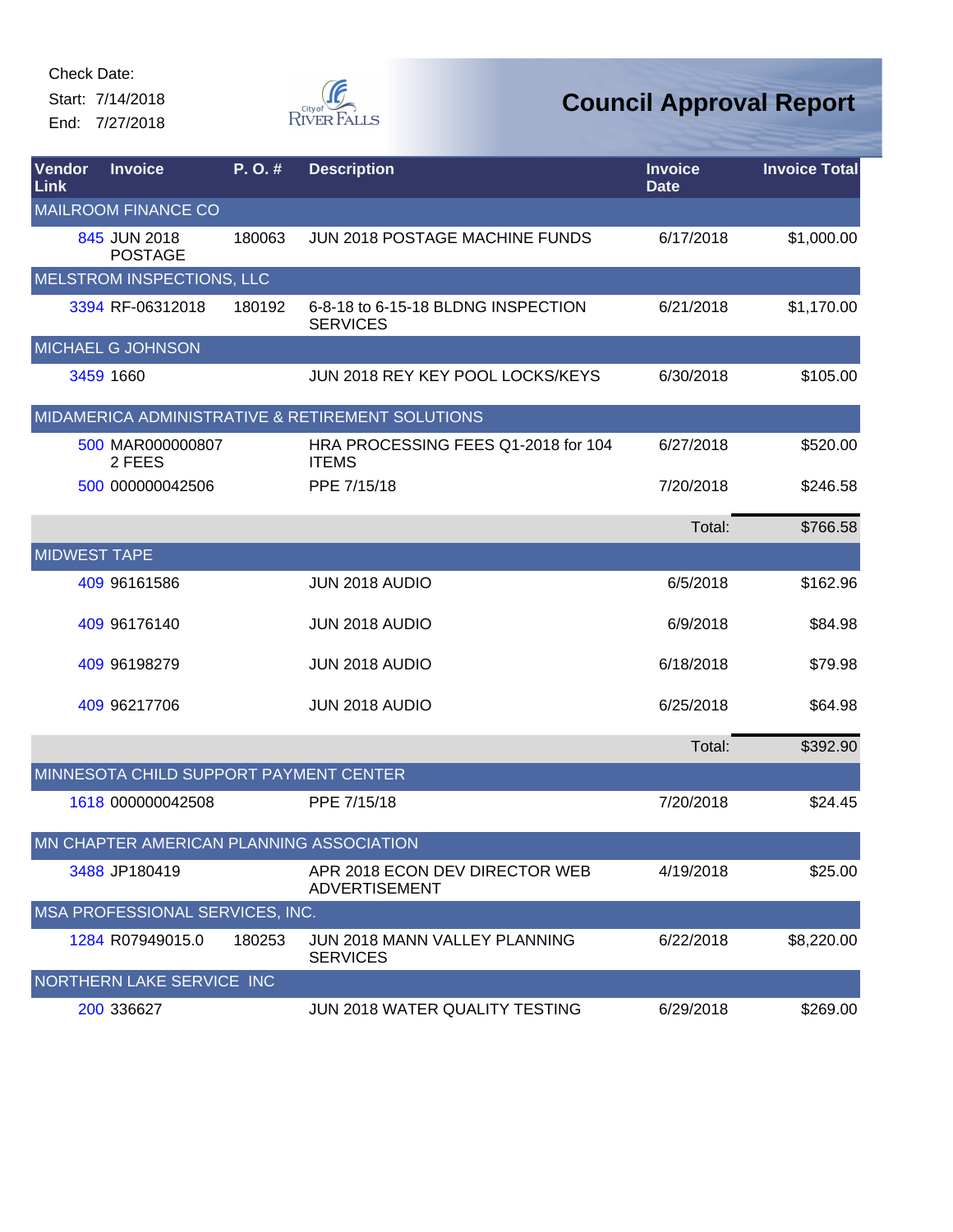Start: 7/14/2018 End: 7/27/2018



| <b>Vendor</b><br><b>Link</b> | <b>Invoice</b>                                | P. O. # | <b>Description</b>                                           | <b>Invoice</b><br><b>Date</b> | <b>Invoice Total</b> |
|------------------------------|-----------------------------------------------|---------|--------------------------------------------------------------|-------------------------------|----------------------|
|                              | <b>PARK N REC REFUNDS</b>                     |         |                                                              |                               |                      |
|                              | 995400 6-26-18 T<br><b>OLSON</b>              |         | REFUND CANCELED SHELTER RSVRTN<br>FOR 8-26-18                | 6/26/2018                     | \$25.00              |
|                              | 995400 7-12-18<br><b>BALDESHWILE</b><br>R     |         | 7-12-18 REFUND CANCELED SWIMMING                             | 7/12/2018                     | \$25.00              |
|                              |                                               |         |                                                              | Total:                        | \$50.00              |
| <b>PATRICK OJA</b>           |                                               |         |                                                              |                               |                      |
|                              | 3485 PER DIEM 7-20-<br>18                     |         | 7-24-18 ENERGIS SUBSTATION<br><b>CONFERENCE GREENBAY, WI</b> | 6/19/2018                     | \$88.50              |
|                              | <b>PELION BENEFITS</b>                        |         |                                                              |                               |                      |
|                              | 5 000000042501                                |         | PPE 7/15/18                                                  | 7/20/2018                     | \$2,541.96           |
|                              | PIERCE COUNTY TREASURER                       |         |                                                              |                               |                      |
|                              | 210 JUNE 2018                                 |         | JUNE 2018 JAIL DWI INTERLOCK                                 | 7/10/2018                     | \$1,707.43           |
| <b>PRINT ART</b>             |                                               |         |                                                              |                               |                      |
|                              | 1064 4250                                     |         | JUN 2018 COURT 2500 ENVELOPES                                | 6/26/2018                     | \$350.00             |
|                              | RFMU PAYMENTS OR REFUNDS                      |         |                                                              |                               |                      |
|                              | 990610 7-6-2018 J<br><b>CAMPBELL</b>          |         | FOCUS ON ENERGY ELEC HEAT UPGRADE<br><b>INCENTIVE</b>        | 7/6/2018                      | \$1,000.00           |
|                              | RIVER FALLS POLICE ASSOCIATION                |         |                                                              |                               |                      |
|                              | 9 000000042504                                |         | <b>JULY UNION DUES</b>                                       | 7/20/2018                     | \$642.00             |
|                              | <b>RIVER FALLS ROTARY</b>                     |         |                                                              |                               |                      |
|                              | 458 2639                                      |         | 2018 Q3 DUES GORDON YOUNG                                    | 7/1/2018                      | \$115.00             |
|                              | RIVER FALLS ROYAL AMBASSADORS                 |         |                                                              |                               |                      |
|                              | 223 2018<br><b>DONATION</b>                   |         | 2018 RIVER FALLS ROYAL AMBASSADORS<br><b>DONATION</b>        | 7/10/2018                     | \$1,000.00           |
|                              | RIVER FALLS SENIOR CITIZENS                   |         |                                                              |                               |                      |
| <b>RUNNING INC</b>           | 438 JUL 2018<br><b>DONATION</b>               | 180051  | <b>JUL2018 SENIOR CITIZEN MONTHLY</b><br><b>DONATION</b>     | 7/13/2018                     | \$500.00             |
|                              | 1573 18924                                    | 180073  | <b>JUN 2018 Taxi Management Services</b>                     | 7/3/2018                      | \$12,659.03          |
|                              | RURAL ELECTRIC SUPPLY COOPERATIVE             |         |                                                              |                               |                      |
|                              | 221 719446-00                                 | 180238  | JUL 2018 INVTRY LINES 3-4                                    | 6/29/2018                     | \$3,100.56           |
|                              | SAL PROPERTIES, LLC                           |         |                                                              |                               |                      |
|                              | 3210 7-27-18 PYMT 2 180268<br>OF <sub>2</sub> |         | 2018 DVLPMNT AGREEMENT PAYMENT 2 OF<br>2                     | 7/17/2018                     | \$6,000.00           |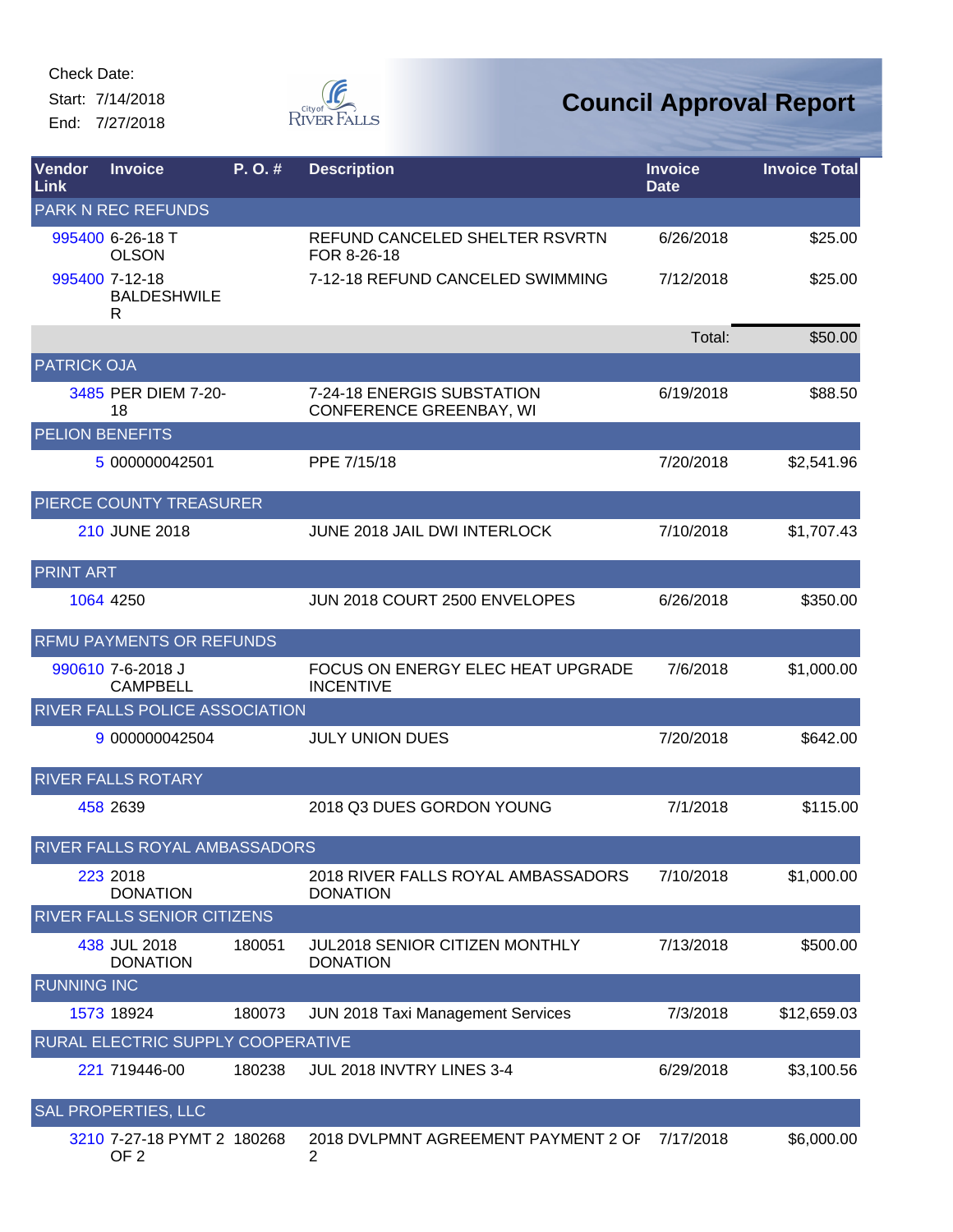Start: 7/14/2018 End: 7/27/2018



| Vendor<br>Link     | <b>Invoice</b>                               | P. O. # | <b>Description</b>                                         | <b>Invoice</b><br><b>Date</b> | <b>Invoice Total</b> |
|--------------------|----------------------------------------------|---------|------------------------------------------------------------|-------------------------------|----------------------|
| <b>SAVATREE</b>    |                                              |         |                                                            |                               |                      |
|                    | 772 5788680                                  | 180062  | JUN 2018 Boulevard Tree Pruning / Parks Tree<br>Remvl      | 6/28/2018                     | \$4,275.00           |
|                    | 772 5803322                                  |         | JUL 2018 540 N GROVE ST 2 STUMPS<br><b>GROUND</b>          | 7/10/2018                     | \$100.00             |
|                    |                                              |         |                                                            | Total:                        | \$4,375.00           |
|                    | <b>SCHOOL DISTRICT OF RIVER FALLS</b>        |         |                                                            |                               |                      |
|                    | 229 27                                       |         | FALL 2018 LIB ADDITONAL OPPORTUNITES<br><b>LISTING</b>     | 7/17/2018                     | \$255.00             |
|                    | <b>SHORT ELLIOTT HENDRICKSON INC</b>         |         |                                                            |                               |                      |
|                    | 244 347721                                   |         | MAR 2018 ENGINEERING SUPPORT<br><b>SERVICES</b>            | 3/21/2018                     | \$433.23             |
|                    | 244 350812                                   | 180230  | MAY 2018 Warranty inspection for Sycamore<br>Tower         | 6/11/2018                     | \$157.43             |
|                    |                                              |         |                                                            | Total:                        | \$590.66             |
| SIMPSON, SCOT      |                                              |         |                                                            |                               |                      |
|                    | 953 6-26-2018<br><b>MILEAGE</b>              |         | JUNE 2018 MILEAGE REIMB WCMA CONF<br><b>WI DELLS</b>       | 7/5/2018                      | \$105.73             |
|                    | <b>SOUTH FORK CAFE INC</b>                   |         |                                                            |                               |                      |
|                    | 250 6-14-18<br><b>LNLDLRD</b><br><b>CNCT</b> |         | JUN 2018 LANDLORD CONNECTIONS<br><b>BREAKFAST</b>          | 6/14/2018                     | \$519.20             |
|                    | ST CROIX COUNTY HIGHWAY DEPARTMENT           |         |                                                            |                               |                      |
|                    | 956 529                                      | 180097  | SPRAY PATCHING 6-3-18 TO 6-16-18                           | 6/26/2018                     | \$208.69             |
|                    | <b>ST CROIX COUNTY TREASURER</b>             |         |                                                            |                               |                      |
|                    | 252 JUNE 2018                                |         | JUNE 2018 JAIL DWI INTERLOCK                               | 7/10/2018                     | \$577.60             |
|                    | ST CROIX FALLS PUBLIC LIBRARY                |         |                                                            |                               |                      |
|                    | 3456 061918                                  |         | LOST-CURSE OF THE CHEESE BOOK                              | 6/19/2018                     | \$10.99              |
|                    | <b>STAFFORD ROSENBAUM</b>                    |         |                                                            |                               |                      |
|                    | 2522 1210883                                 | 180087  | 2018 TOWN OF TROY SUIT LEGAL SUIT<br><b>LEGAL SERVICES</b> | 6/18/2018                     | \$2,114.00           |
|                    | <b>STATE CHEMICAL SOLUTIONS</b>              |         |                                                            |                               |                      |
|                    | 945 900559320                                |         | JUL 2018 SWEET SUNSATION<br><b>FRANGRANCE PAK</b>          | 7/6/2018                      | \$135.26             |
| <b>STATE OF WI</b> |                                              |         |                                                            |                               |                      |
|                    | 259 JUNE 2018                                |         | JUNE 2018 PENALTY ASSESSMENT                               | 7/10/2018                     | \$4,824.44           |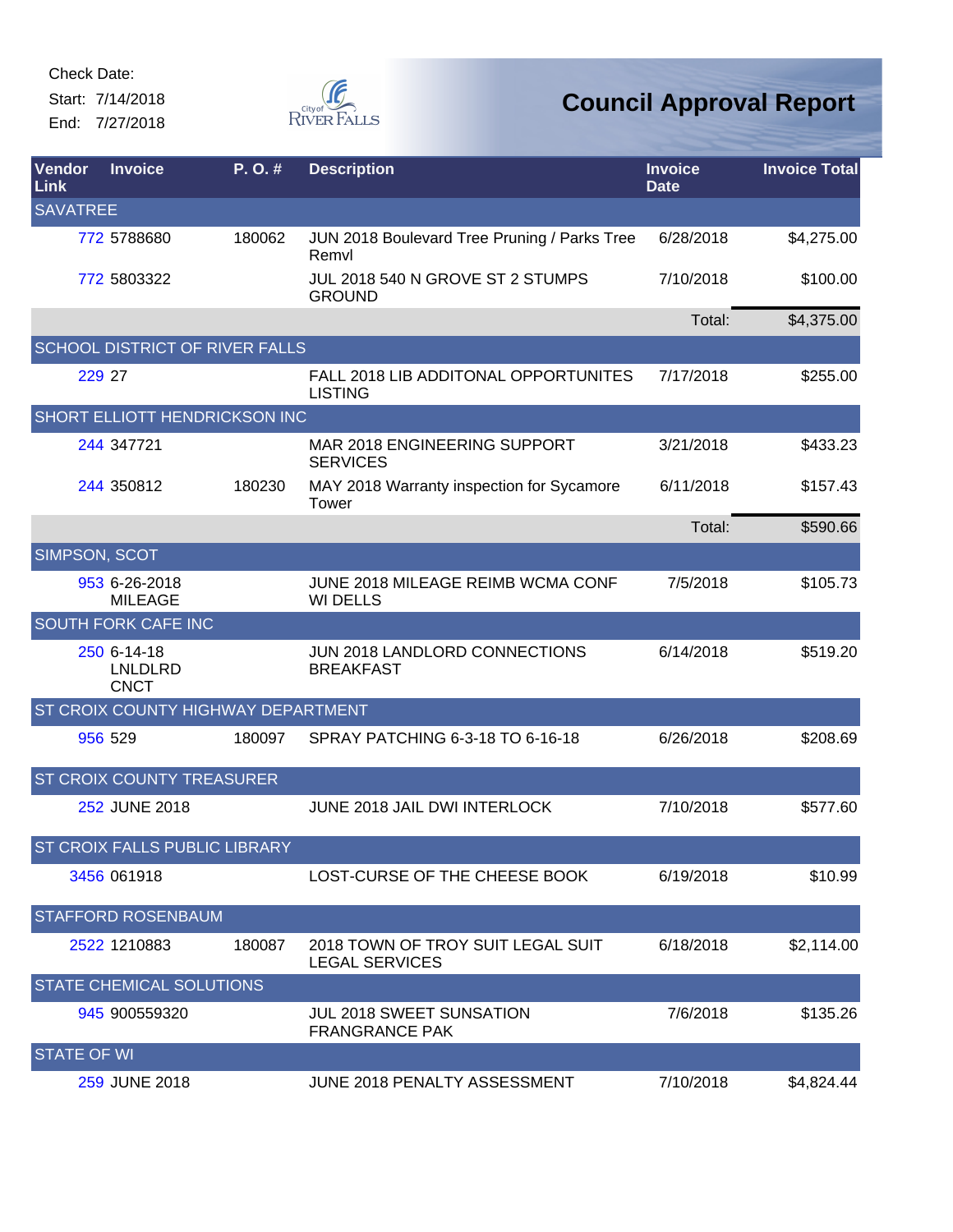Start: 7/14/2018 End: 7/27/2018



| Vendor<br>Link       | <b>Invoice</b>                           | P.O.#  | <b>Description</b>                                    | <b>Invoice</b><br><b>Date</b> | <b>Invoice Total</b> |
|----------------------|------------------------------------------|--------|-------------------------------------------------------|-------------------------------|----------------------|
|                      | STATE OF WI DEPT OF EMPLOYEE TRUST FUNDS |        |                                                       |                               |                      |
|                      | 11 000000042505                          |        | PPE 7/15/18 - MONTH OF JULY                           | 7/20/2018                     | \$91,906.49          |
|                      | <b>STATE TREASURER</b>                   |        |                                                       |                               |                      |
|                      | 260 APR-JUL 2018<br><b>DEPOSIT</b>       |        | APR-JUL 2018 INVESTMENT DEPOSIT                       | 7/16/2018                     | \$466,100.00         |
|                      | <b>SURVALENT TECHNOLOGY INC</b>          |        |                                                       |                               |                      |
|                      | 3170 U17505                              | 180010 | 40% PYMT SCADA SOFTWARE TRAINING<br><b>COMPLETION</b> | 6/29/2018                     | \$53,653.18          |
|                      | <b>SYLVANDER HEATING INC</b>             |        |                                                       |                               |                      |
|                      | 15 77184                                 |        | 5-19-18 LIB NO COOLING SERVICE CALL                   | 6/20/2018                     | \$70.00              |
| <b>TANYA MISSELT</b> |                                          |        |                                                       |                               |                      |
|                      | 3486 JUN 2018<br><b>MOVE EXPENS</b>      |        | JUN 2018 MOVING EXPENSES LIB<br><b>DIRECTOR</b>       | 7/11/2018                     | \$906.73             |
|                      | <b>TRANS ALARM INC</b>                   |        |                                                       |                               |                      |
|                      | 557 94772186                             |        | 2018 Q3 MONITORING HOFFMAN STORM<br><b>SHLTR</b>      | 7/1/2018                      | \$125.85             |
|                      | <b>U.S. BLADE &amp; CHAIN</b>            |        |                                                       |                               |                      |
|                      | 3482 9633                                |        | <b>MAY 2018 SNOW REMOVAL</b>                          | 5/7/2018                      | \$625.00             |
|                      | ULINE SHIP SUPPLIES                      |        |                                                       |                               |                      |
|                      | 1097 98597843                            |        | <b>JUN 2018 AMBULANCE ENVELOPES</b>                   | 6/18/2018                     | \$28.24              |
|                      |                                          |        | UNEMPLOYMENT INSURANCE-DEPT OF WORKFORCE DEV          |                               |                      |
|                      | 277 000009055035                         |        | JUN 2018 UNEMPLOYMENT INSURANCE<br><b>PAYMENTS</b>    | 7/10/2018                     | \$1,480.00           |
|                      | USIC LOCATING SERVICES LLC               |        |                                                       |                               |                      |
|                      | 286 290862                               | 180045 | JUN 2018 LOCATING STORM / SANITARY                    | 6/30/2018                     | \$3,595.97           |
|                      | <b>VERSA VEND VENDING</b>                |        |                                                       |                               |                      |
|                      | 1205 2114:017747                         |        | JUN 2018 CITY HALL COFFEE                             | 6/20/2018                     | \$70.00              |
|                      | 1205 2114:017737                         |        | JUL 2018 COFFEE SUPPLIES RFDAYS                       | 7/5/2018                      | \$147.00             |
|                      | 1205 2114:017972                         |        | JUL 2018 COFFEE SUPPLIES RFDAYS                       | 7/9/2018                      | \$80.00              |
|                      |                                          |        |                                                       | Total:                        | \$297.00             |
|                      | VIKING COCA-COLA BOTTLING CO             |        |                                                       |                               |                      |
|                      | 16 782602                                |        | JUN 2018 FD SUPPLIES                                  | 6/14/2018                     | \$180.90             |
|                      | VIKING ELECTRIC SUPPLY INC               |        |                                                       |                               |                      |